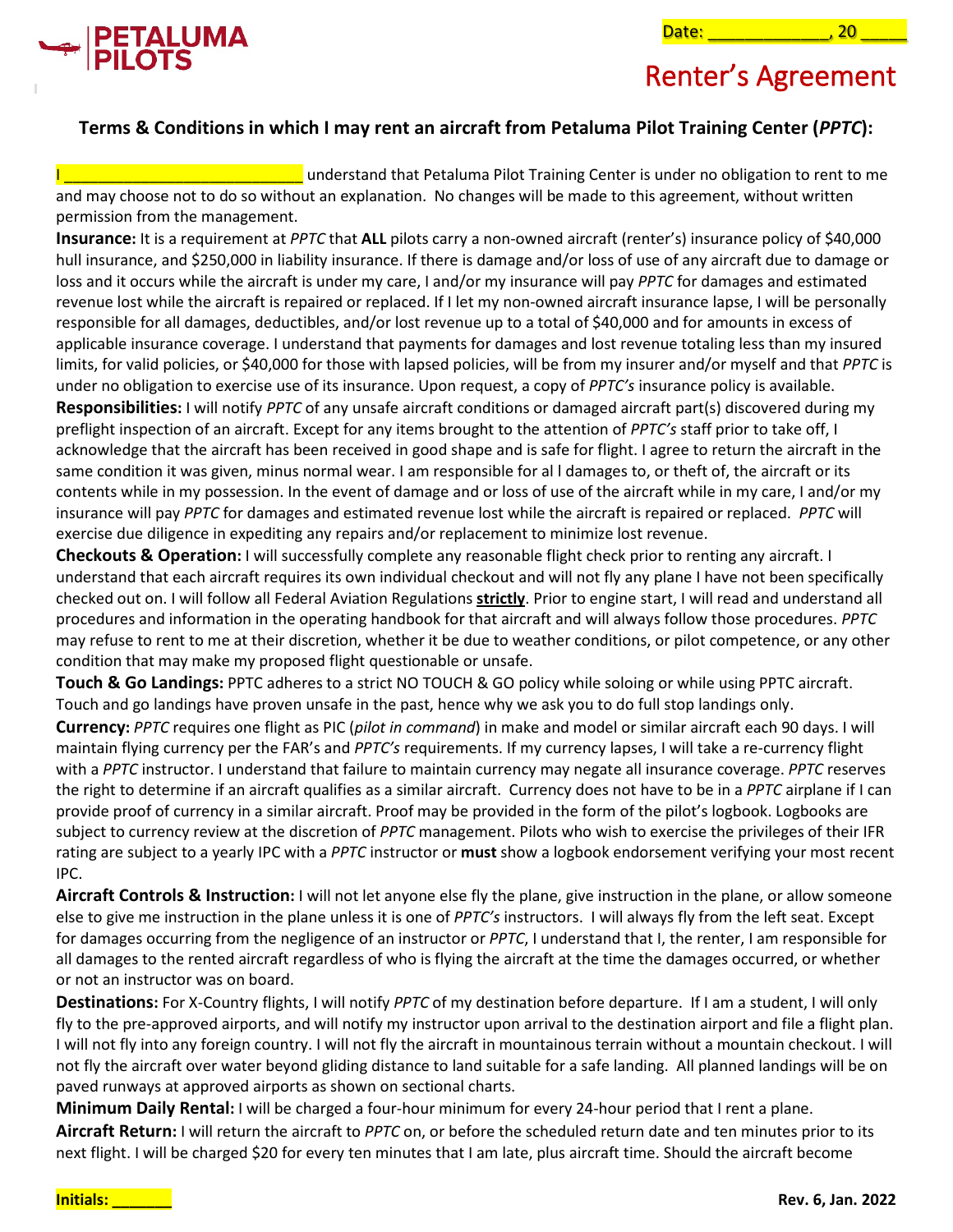

disabled, with authorization from *PPTC*, I may have the aircraft repaired and be reimbursed for said repair upon return to the Petaluma Airport. If the aircraft is unable to be repaired or not at a location able to offer repair, I will not abandon the aircraft unless safety dictates. I will exercise due diligence to ensure the security and safe return of the aircraft. I understand *PPTC* is not responsible for my trip expenses (landing fees, tie downs, overnight parking fees etc.), return fare, or any other losses due to en route delays or inability to reach my destination or return to the Petaluma Airport. In the event weather prevents you from returning to Petaluma at your scheduled time you, must call *PPTC* and discuss the situation. From there, you and an instructor will determine the best options for returning the aircraft. If you do not call you will be held accountable for the daily minimum charge.

**Payment:** I agree to pay *PPTC* at the specified hourly aircraft rate based on the Hobbs meter. If the Hobbs meter is not in working order, I will be charged 1.3 times the time shown on the aircraft's tachometer. If I purchase fuel or oil, the cost will be reimbursed at the current Petaluma Airport fuel rates and Mangon Aircraft's oil costs, or the amount paid, (whichever is the lowest price). I must provide the original receipt in order to get reimbursed. I am responsible for all other charges incurred during the period of the rental unless I receive authorization from *PPTC*. I will pay all charges on completion of my flight. I agree to allow *PPTC* to retain my credit card information on file, and I agree that *PPTC* may charge my expenses on that card. Should I fail to pay the amount due under the terms of this agreement, I will pay the reasonable collection costs and expenses, including attorney fees. I understand I will be charged the rate that is posted on the *PPTC* website at the time of my flights. In addition, if there is a fuel surcharge, I will be charged the posted amount.

**Cancellations:** If I wish to cancel a rental and/or instructor reservation for any other reason than weather, I must do so at least 24 hours in advance to avoid a late cancellation fee. If I book an instructor, only the instructor may cancel the flight due to weather. If I have not shown up for my scheduled appointment, or do not call prior to twenty or more minutes after my appointment, I will pay the no-show fee and the aircraft will be released for others to schedule. The late cancellation/no-show charge is \$150 per two hours reserved. These charges do not apply if the weather does not permit the planned training to be accomplished.

**Aerobatic & Formation:** If I do any aerobatic maneuvers or formation flying, I am willingly giving up my flying privileges at *PPTC* and will never fly here again.

**Animals:** I will not have any animal on, in, or around the aircraft.

**Smoking:** I will not smoke in the aircraft, around the aircraft, or around *PPTC* premises.

**Battery Charging Fee:** I will pay a \$150 fee if I leave the master switch on and drain the battery.

**Aircraft Cleaning:** I will help keep the airplanes I rent clean. If I leave the plane excessively dirty, cluttered, or myself or a passenger leaves bodily fluids I will gladly pay a \$100 cleaning charge.

**Credit Card Authorization:** I authorize *PPTC* to charge my account and/or credit card for all fees and payments outstanding. *PPTC* will notify of any charges made.

**Bad Landing Policy:** I understand I am not always perfect, however, if multiple unacceptable landings are observed by any of the *PPTC* staff, I will volunteer myself to at least one hour of flying with an instructor before my next solo flight. At that point in time, I will leave it to the instructor's discretion if I need more dual flight time to practice my landings before taking the plane by myself again.

**Hassle Penalty:** I will pay a \$50 hassle fee if I cause any unnecessary difficulties, trouble, arguments, or just for being a general pain in the butt. Alternatively, I may pay up all my debts and disappear forever.

**This agreement is complete and supersedes all previous renter's agreements with** *PPTC***. I have read and understand and agree to the terms of this agreement.**

| <b>Customer Name</b> (Print)              | <b>Date</b> |  |
|-------------------------------------------|-------------|--|
|                                           |             |  |
| Signature (or Guardian Signing for Minor) |             |  |